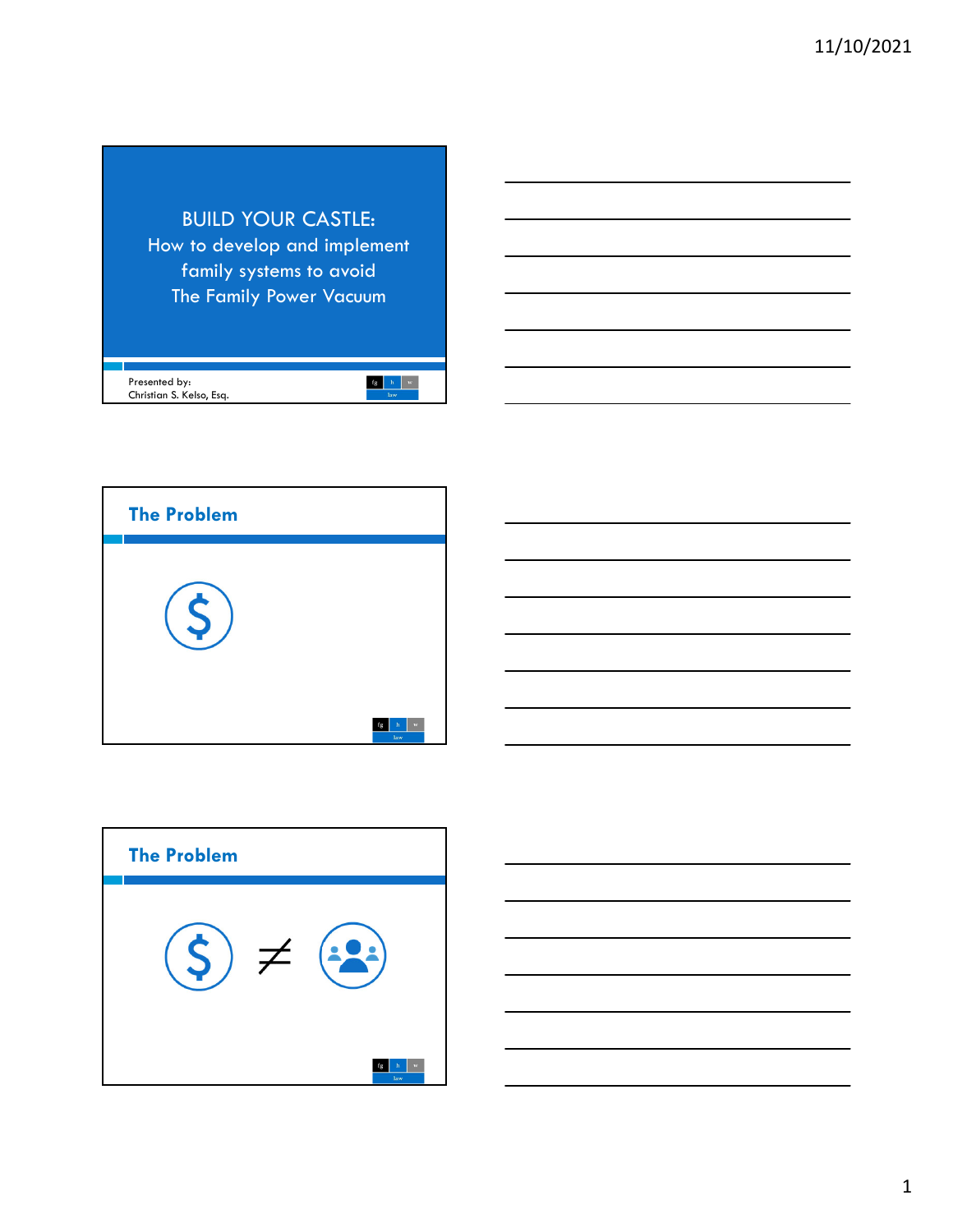









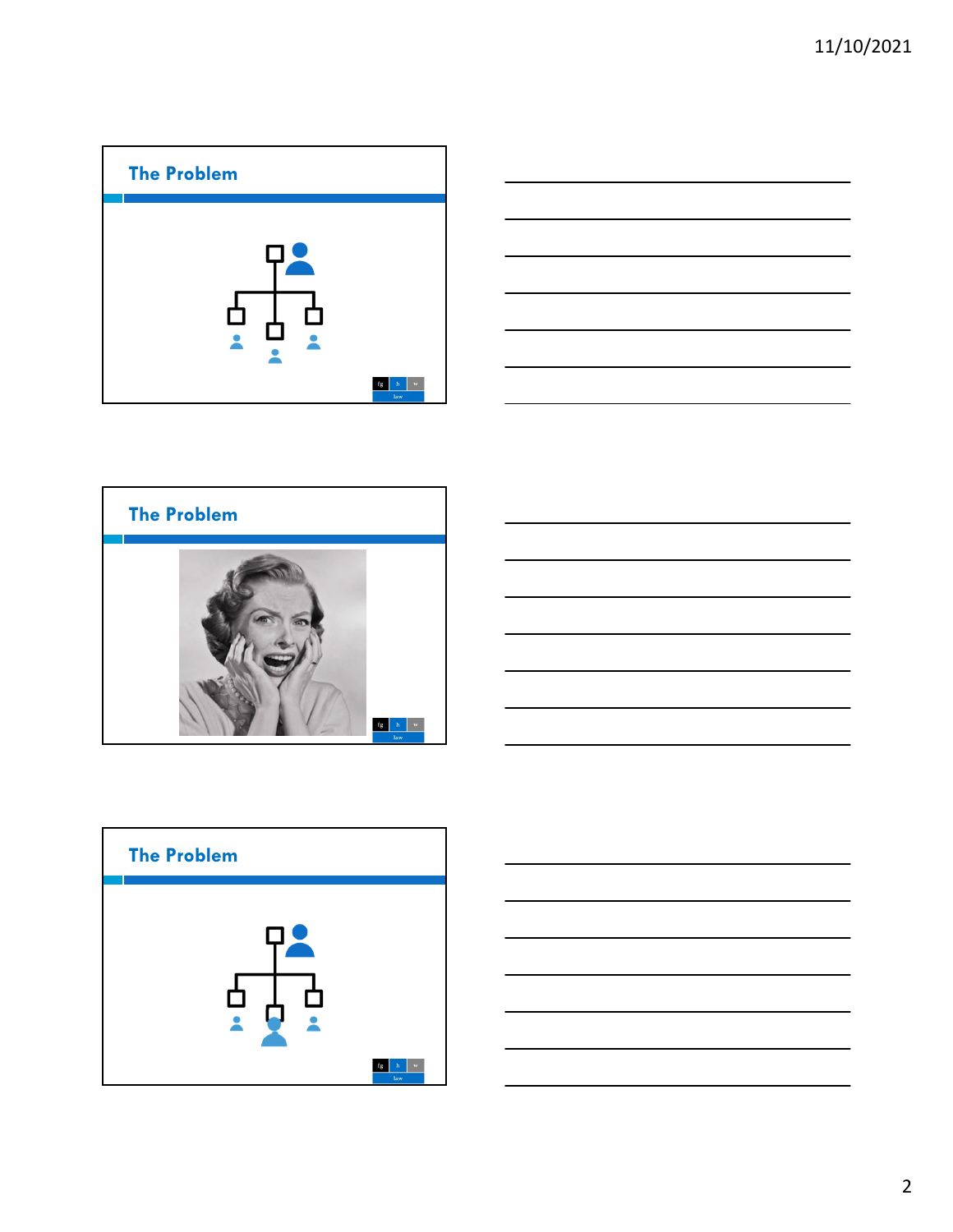





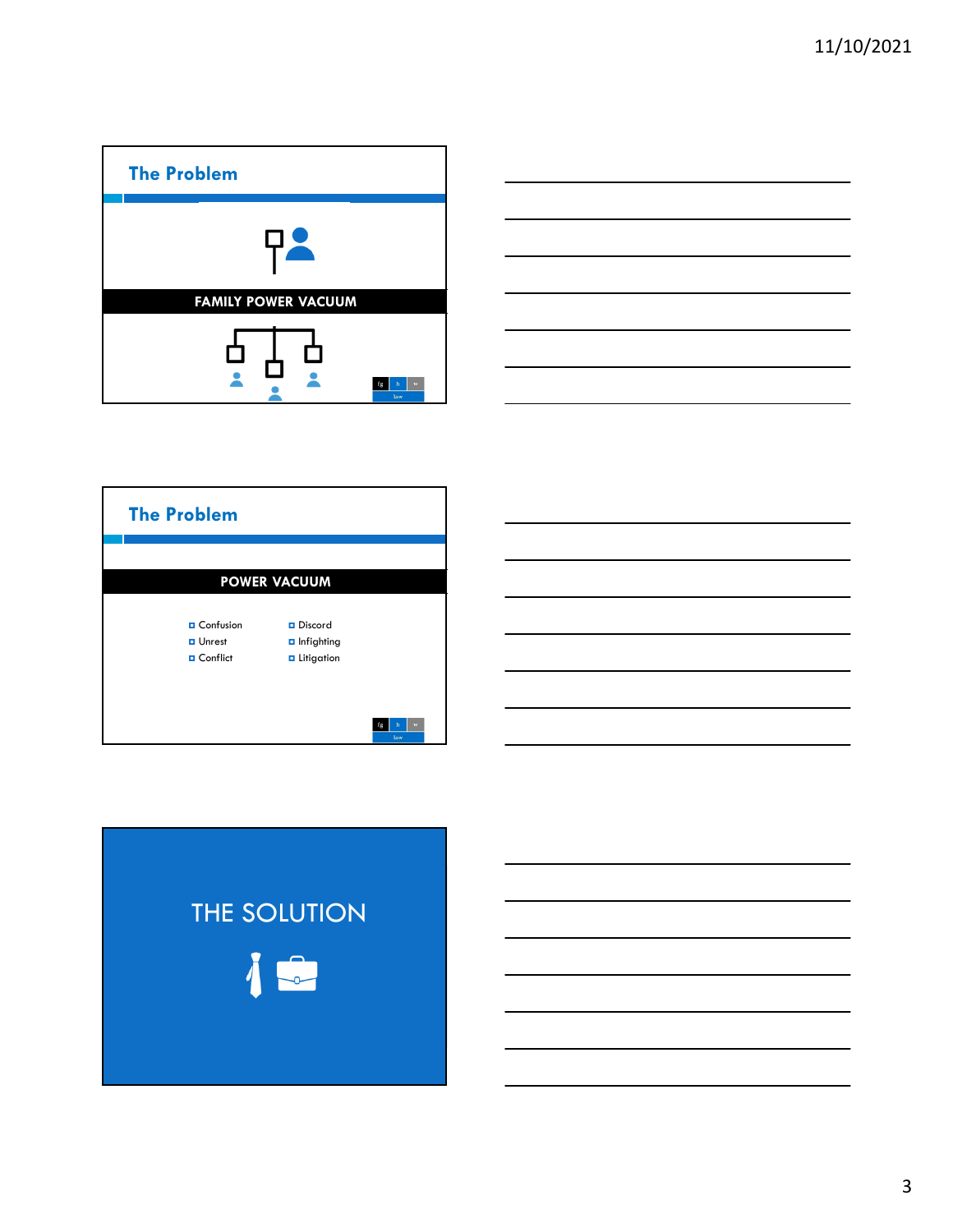# BUILDING YOUR CASTLE

### **Overview**

**O** Focus Points

- Toolbox
- The Building Your Castle Program
- $\Box$  Tailoring the Plan: An example
- **D** Tips for Success
- Examples (Time Permitting)



### **Focus Points**

When we talk about Building Your Castle, there are a few areas that we're trying to address. These include:

- **Expectations regarding wealth**
- Caring for disabled family members
- **E** Emotional inequality
- **P** Procedures for resolving grievances
- **O** Spousal issues
- **E**nfranchisement and training of younger generations
- Charitable giving

 $\begin{array}{|c|c|c|c|c|} \hline \textbf{fg} & \textbf{h} & \textbf{w} \end{array}$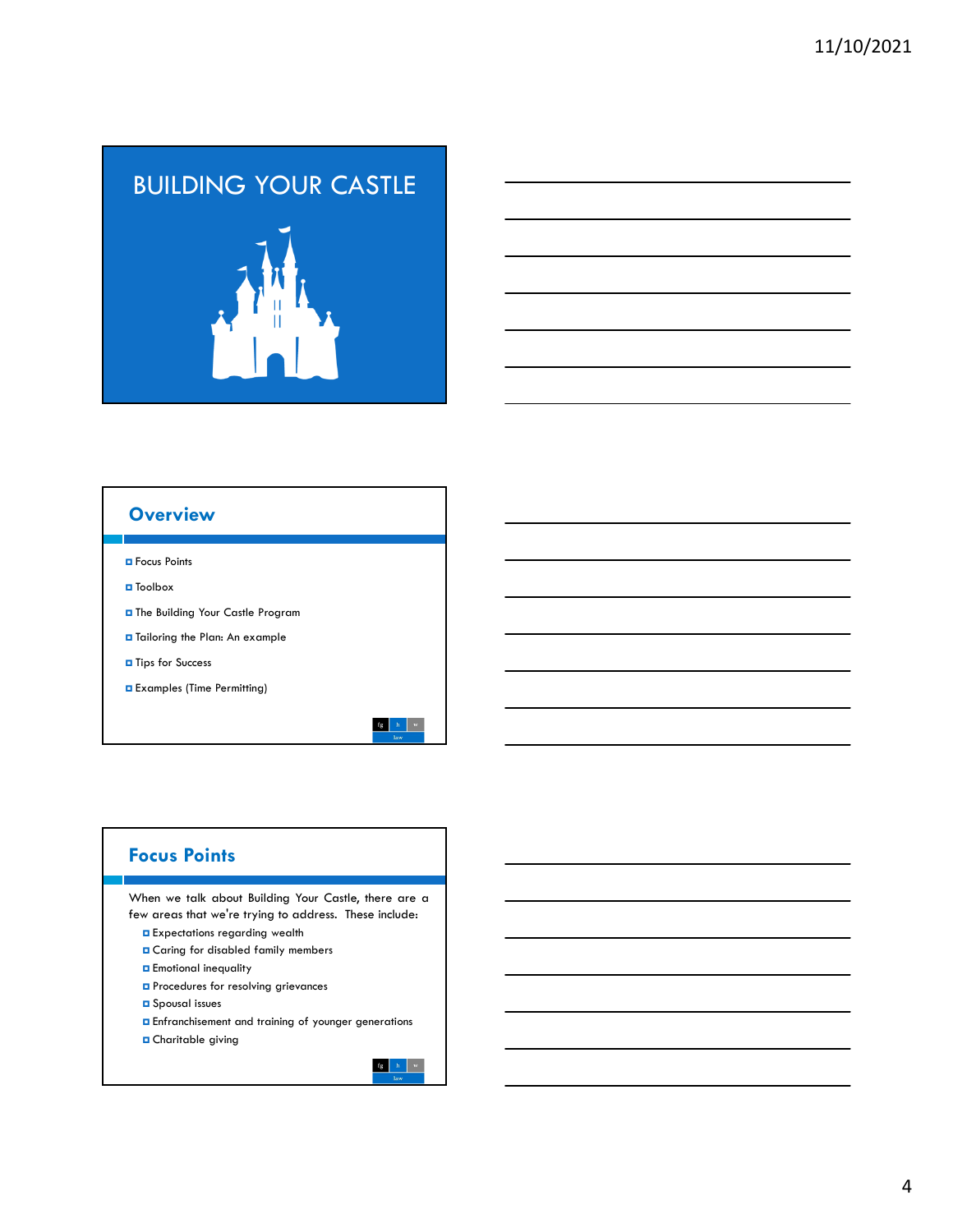WHO ARE YOU AND WHO DO YOU WANT TO BE AS A **FAMILY?** 

 $\begin{tabular}{|c|c|c|c|} \hline & $f g$ & $h$ & $w$ \\ \hline & & law & \\ \hline \end{tabular}$ 







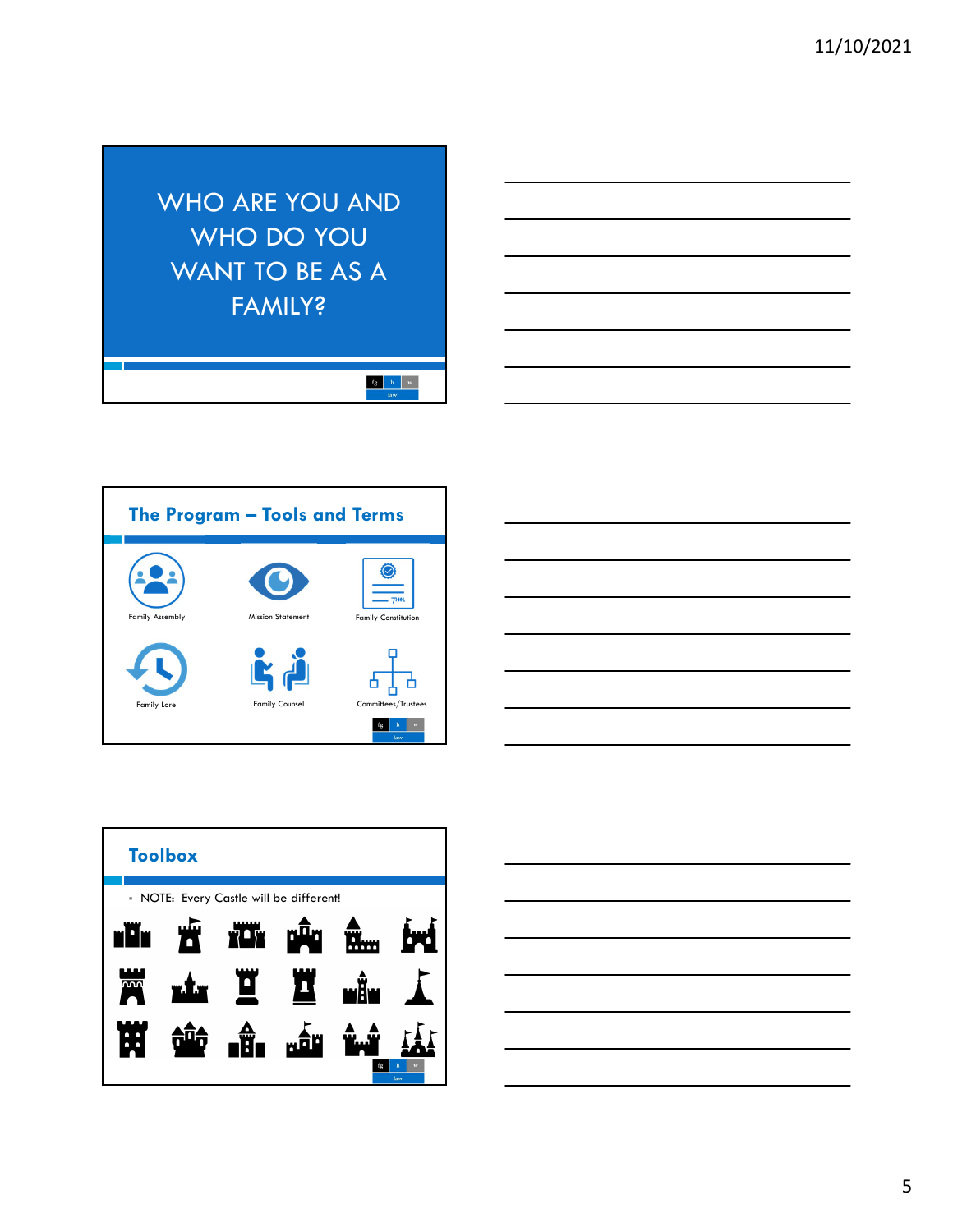### THE PROGRAM: Building and maintaining your infrastructure

### **The Program – Family Assembly**

Family Assembly  $\Box$  "The Program" refers to a family assembly  $\Box$  This is where the rubber meets the road **D** Structured and organized family meeting

- **D** Allow everyone to participate as much as they can
- **D** Should be fun!
- May get emotional (so be ready for that)
- **D** Should NEVER be punitive or negative

 $\mathbf{fg} = \left\| \mathbf{h} \right\| = \mathbf{w}$ 

### **The Program – Family Lore** Origin, history, traditions, heritage, etc. Special words or language the family uses? What mannerisms, gestures or phrases have attendees adopted from other attendees History Narrative and why? Discuss origin of family wealth and what it took to obtain it Get pumped up about the family **□** Set tone  $\begin{array}{|c|c|c|c|}\hline \textbf{fg} & \textbf{h} & \textbf{w} \\\hline \end{array}$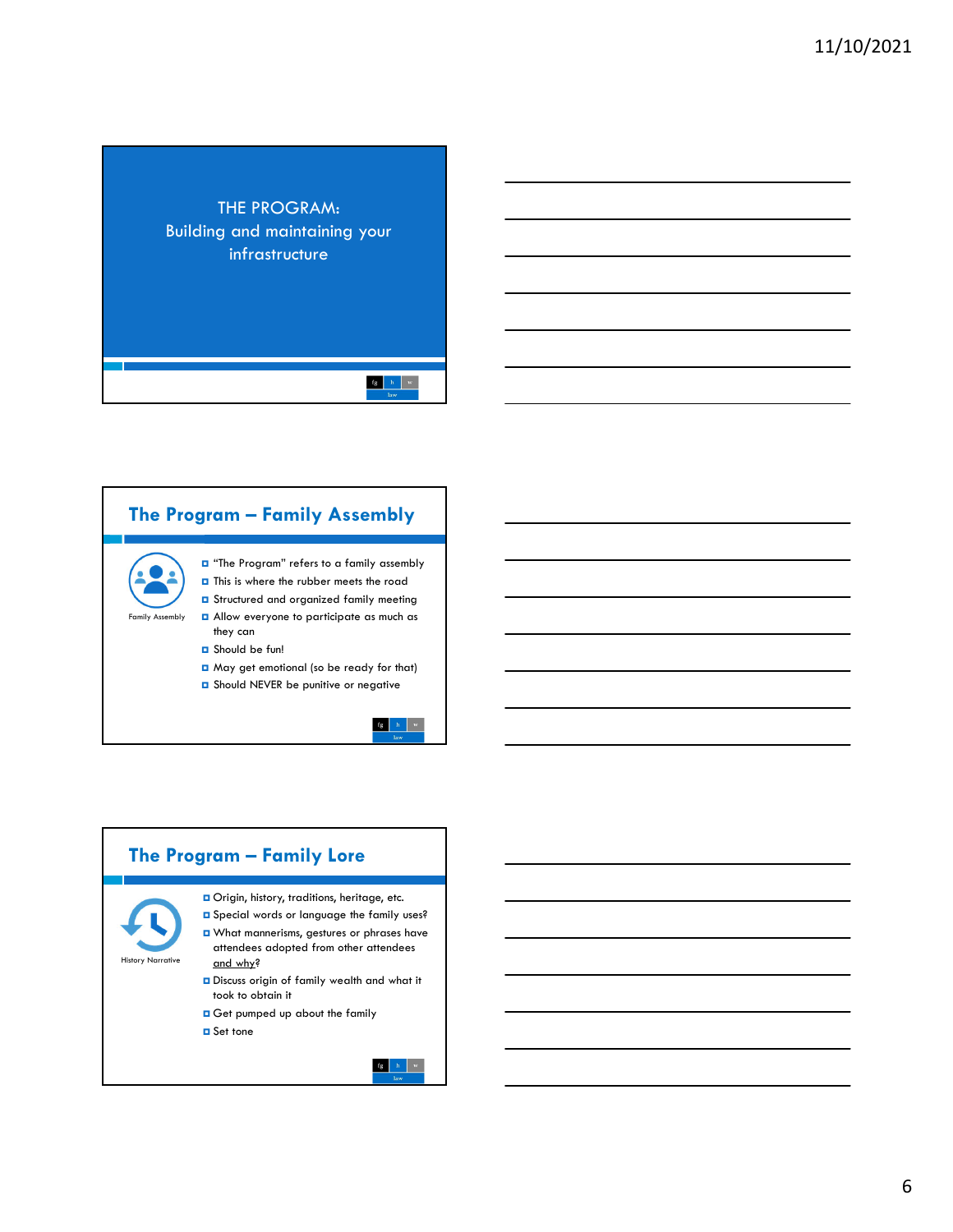

### $\mathbf{fg} = \left\| \mathbf{h} \right\| \left\| \left\| \mathbf{w} \right\| \right\|$

### **The Program – Status Update**



Status

| | | | | |

Description of where the family is currently Assets & liabilities **Estate plan**  Incapacity Plan (Don't leave this out!) May rely on or benefit from professional who can provide explanation in plain English, answer questions, and run scenarios. **Q** What have family friends been through?

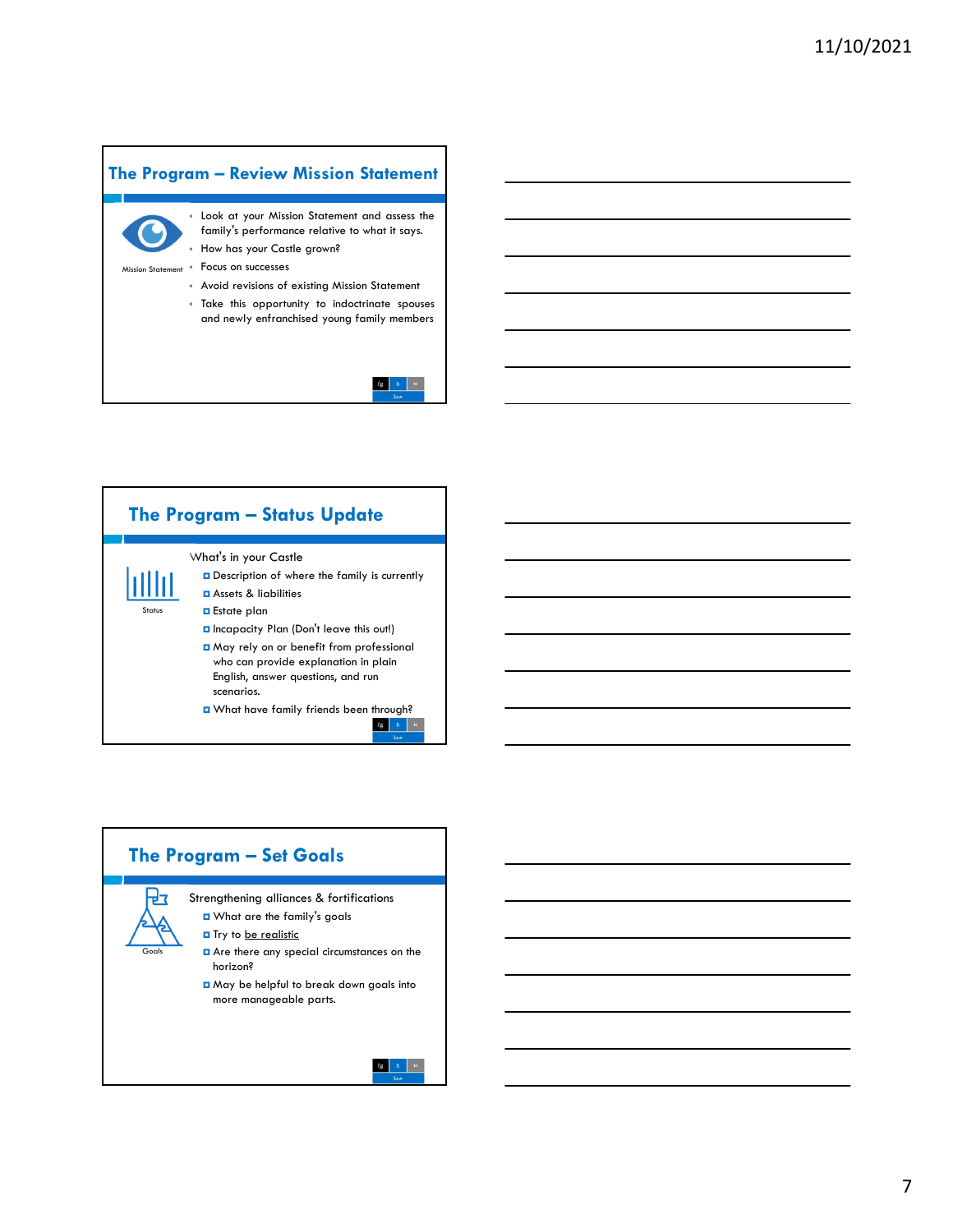



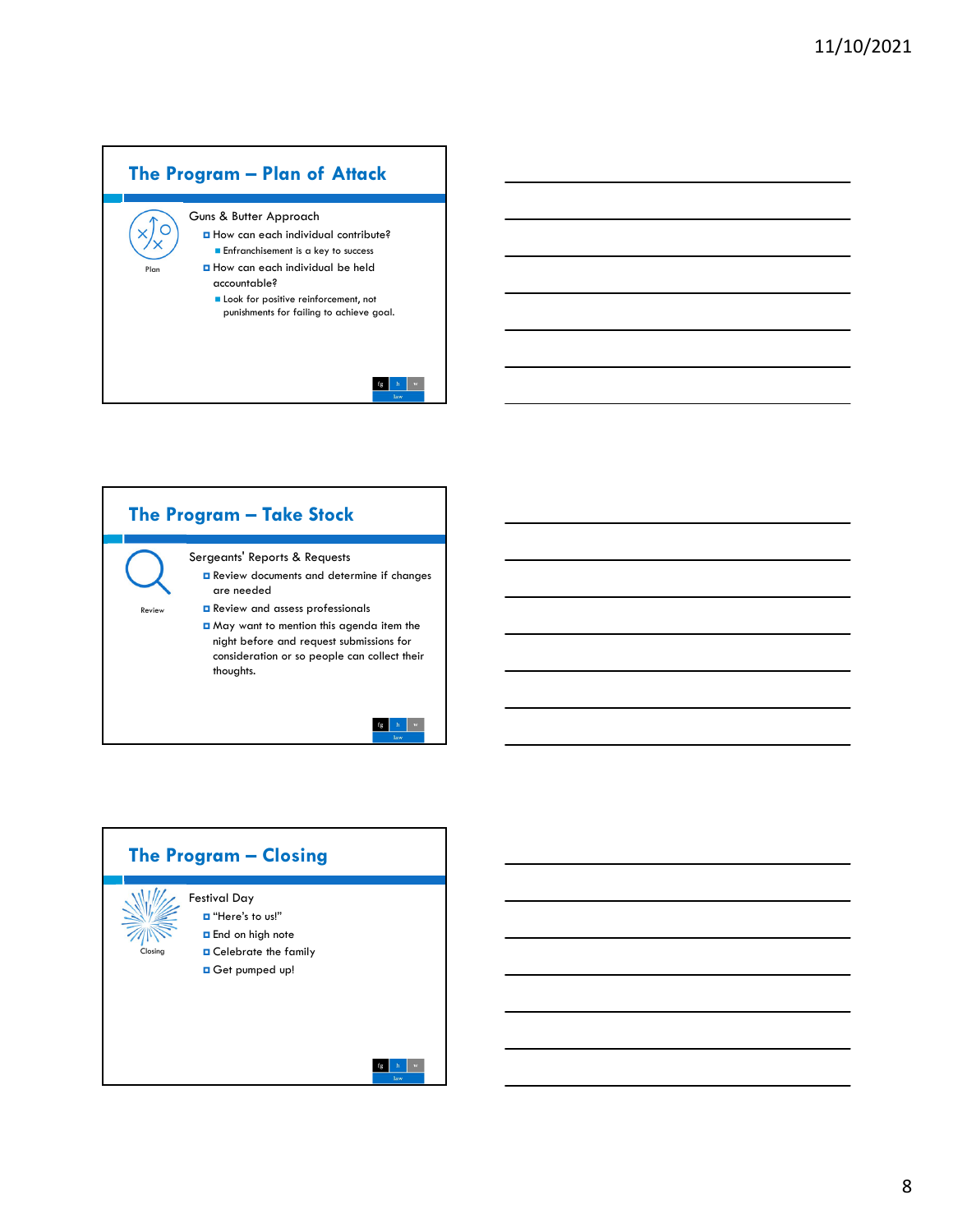### Tailor the Plan for YOUR Family

 $\begin{tabular}{|c|c|c|c|} \hline & $f g$ & $h$ & $w$ \\ \hline & & law & \\ \hline \end{tabular}$ 

 $\mathbf{fg} = \left\| \mathbf{h} \right\| \left\| \left\| \mathbf{w} \right\| \right\|$ 

### **Tips for Success**

- Patriarch should listen more and talk less
- Equality and enfranchisement are key
- Find ways for everyone to contribute, no matter how trivially
- Avoid negativity Assembly is NOT the place to voice substantive grievances
- Get professional guidance
- Have fun
	- Nobody is going to show up if it's not fun

| <b>Examples (Time Permitting)</b> |             |  |  |  |
|-----------------------------------|-------------|--|--|--|
|                                   |             |  |  |  |
|                                   |             |  |  |  |
|                                   |             |  |  |  |
|                                   | w<br>h<br>г |  |  |  |